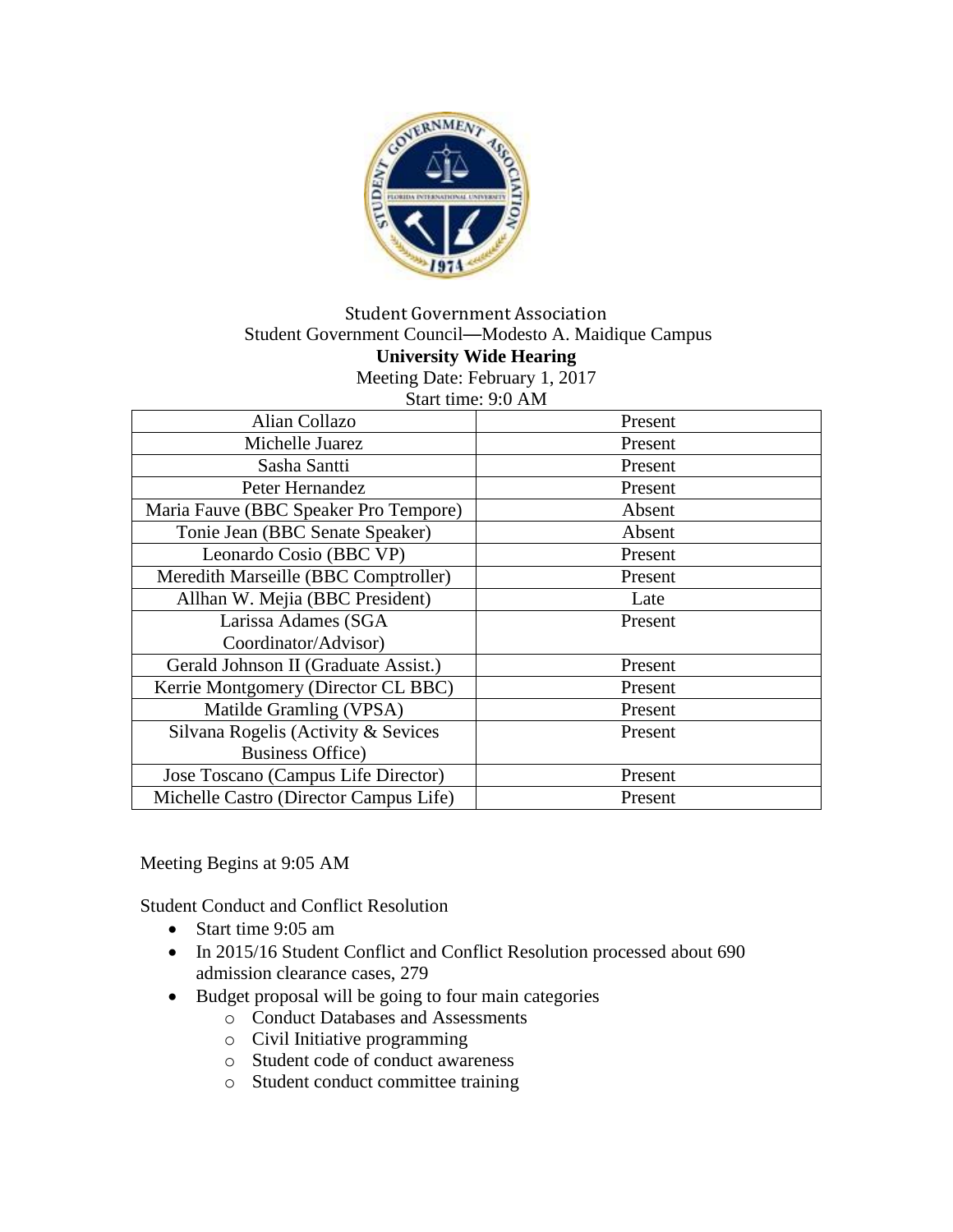- Student code of conduct is going through changes. Making new changes will the rules and we want students to know. So we need funding to print out the new rules
- SCC- room reservation fees
	- o Room reservations are about \$570 dollars
	- o Food \$205
	- o Marketing \$289
	- o This year we were only able to give them lunch for one training day
- Civility Initiative-Ordering Promotional Items
	- o Most of the budget will go towards to promotional items
	- o Programming 570
	- o Promotional Items 3256
	- o Marketing 200
- Online Fee
	- o Strategies for managing conflict in the student setting
	- $\circ$  A lesson on civil discourse for the 21<sup>st</sup> century
- Benefits
	- o On campus students will have the opportunity to take advantage of workshops, seminars, events
- Questions
	- o Let say we couldn't fund every item. What would be the most important items we would fund? The reprinting of the student conduct rules an our maxient database and civility initiative.
	- o How students do interact with in the civility initiative? There were about 70 students, which is the highest turnout thus far.
	- o It says you have had 4500 students in the civility initiative, how did you get those numbers? We kept track over a course of time.
- End time 9:19 am

Black student Union

- Start time 9:20 am
- Achievements
	- o Able to have campus climate with the FIU Police
	- o Academic excellence
- We have been working with HR and helping students after graduation
- BBC initiative
	- o BBC has had several events in order to serve the need of the students
- BSU programming
	- o Increase attendance at both MMC and BBC
	- o Educational programming increased in both campuses
	- o Additional programming
- Request
- Black history Month
	- o Increase participation and events
- Programming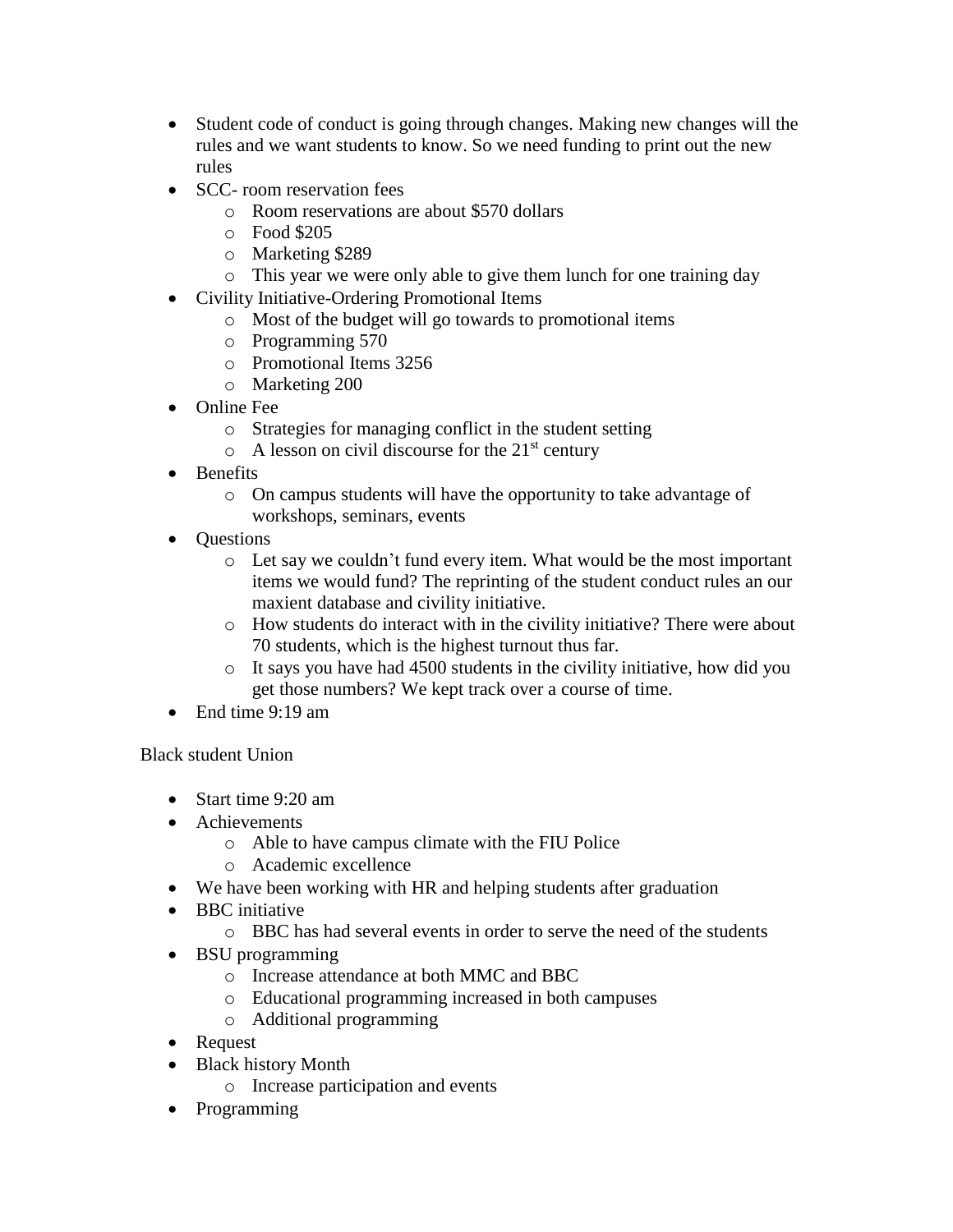- o Increase number of events at both MMC and BBC
- Leadership development
	- o Teambuilding to solidify team dynamics
- Marketing
	- o Increase in participation from unique partners
- Office Supplies
	- o Increase to support office hours and students
- FIU Traditions
	- o Increase in membership participation at BBC/MMC
- **Ouestions** 
	- o With the increase you're asking for, how many events can you have? It would be hard to say but more students are coming to us this year. We host about 4 events a month and students are asking for more. For an additional 1 to 2 events more every month.
	- o What would be a good amount to increase in the case we cant grant you \$140,00 budget request? Our key priorities are Black history month, leadership development and programming.
	- o I don't understand the 15,000 increase for and additional students? There will be a smaller number of students during summer but we want just as much programming.
- End time 9:37

Center for Leadership and Service

- Our vision is to develop students for engagement in life long leading, service and learning
- Our mission is to provide students with developmental and experimental opportunities that foster leadership, action, and community engagement and community engagement
- Two campus locations
- Fully funded by A&S fees
- Request
	- o \$15,000 to replace GC 2210 student office card swipe
	- o Install a new swipe card for food pantry
		- Instead of having it open 3 times a week, we want it to be 5 days a week
	- o \$31,504 to support the other half of the Ashoka U change maker initiative program
	- o Online budget request of \$20,000 for the student leadership summit virtual ticket academy of leaders 2.0 track
- Questions
	- o The Ashoka are you guys asking for recurring? Yes we are asking for occurring.
	- o The online streaming. Is it mainly BBC? Yes because most of the events are hosted in MMC. And we have people from outside asking as well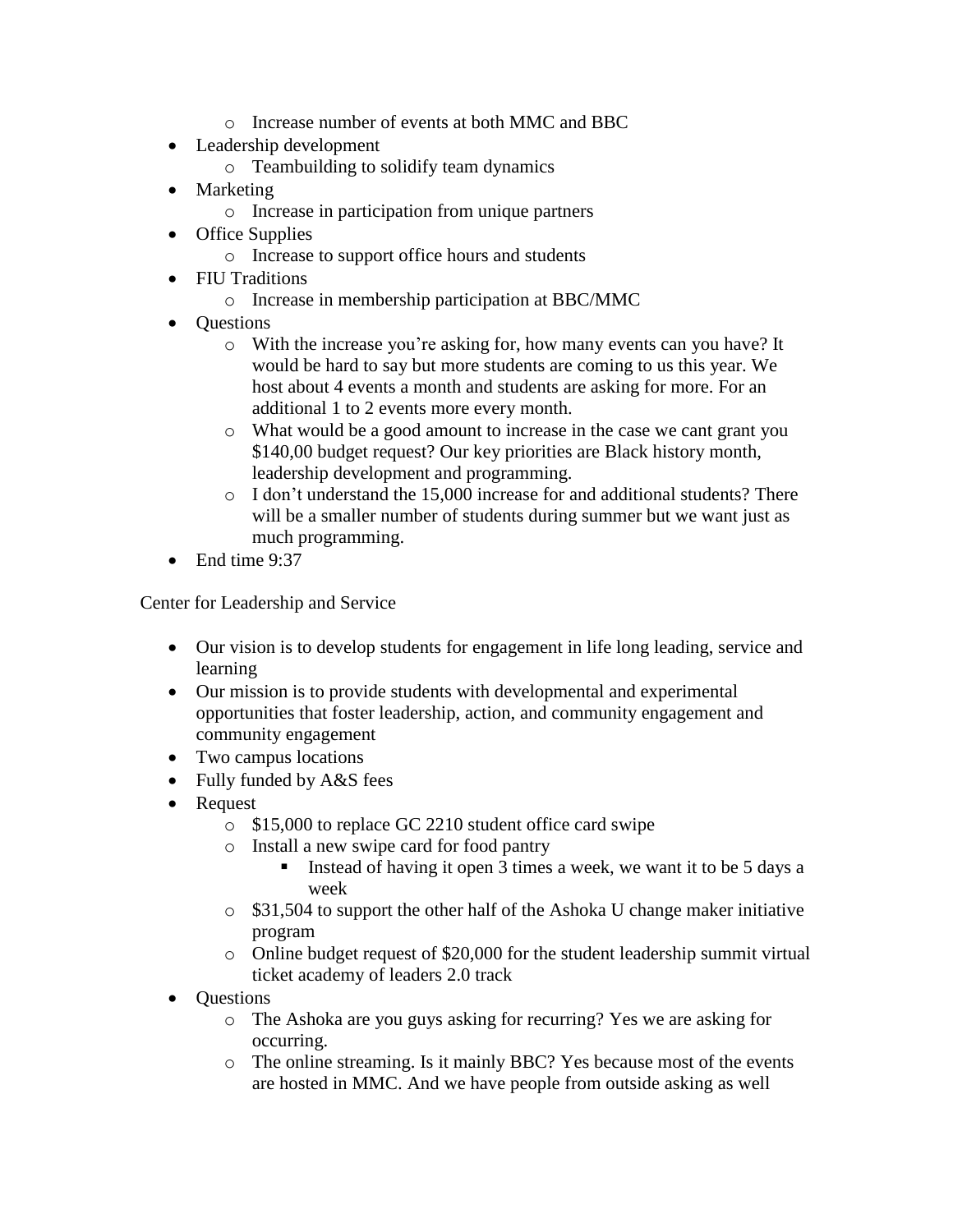- o Lets say we could fund all of this, what's the most important? Being a change maker campus is very important; so I would say the change maker initiative would be the most important.
- End time 9:52 am

Multicultural Programs

- Start time 9:53 am
- Our mission is to enrich the education experience for our students
- Signature programs include the AAA tutorial for MMC and BBC an I'm requesting \$5000
- MLK Parade and I'm requesting \$25000. There may be an increase for the next year.
- Last year we have started to have workshops in regards to social justice issues o Were collaborating with CAPS
- Requesting for LGBT program
	- o We have served about 3 that students last year
- MLK commemorative event (forum and peace walk)
- Improve and expand male mentoring initiative program
- We would also like to keep funding for our computer lab
- Another halftime coordinator position to help students
- Questions
	- o If we could only fund certain things, what would be the most important? I cant really answer that because I have to look at what students are asking for the most.
	- o What would be an increase to help everything grow but keep it below \$120,000 you're asking for? If I had to choose, whatever don't choose I would have to cut back, but I would choose the halftime coordinator position.
	- o Male mentoring initiative. How would you attract and expand on that? We have already increased in numbers, so we would continue to do whatever were doing.
- Meredith calls this meeting to order at 10:09 am

Graham University Center

- GC is the busiest center in the entire university
- Hosted 22,928 events last year in the graham center
- Digital audio and video has been updated in gc ballrooms
- Upgrading projectors in  $3<sup>rd</sup>$  floor of gc
- Updated the carpet in some of our spaces
- Added some furniture in the  $2<sup>nd</sup>$  floor corridors
- Upgraded lighting in the GC computer lab
- Replace worn chairs
- Added 5 new charging stations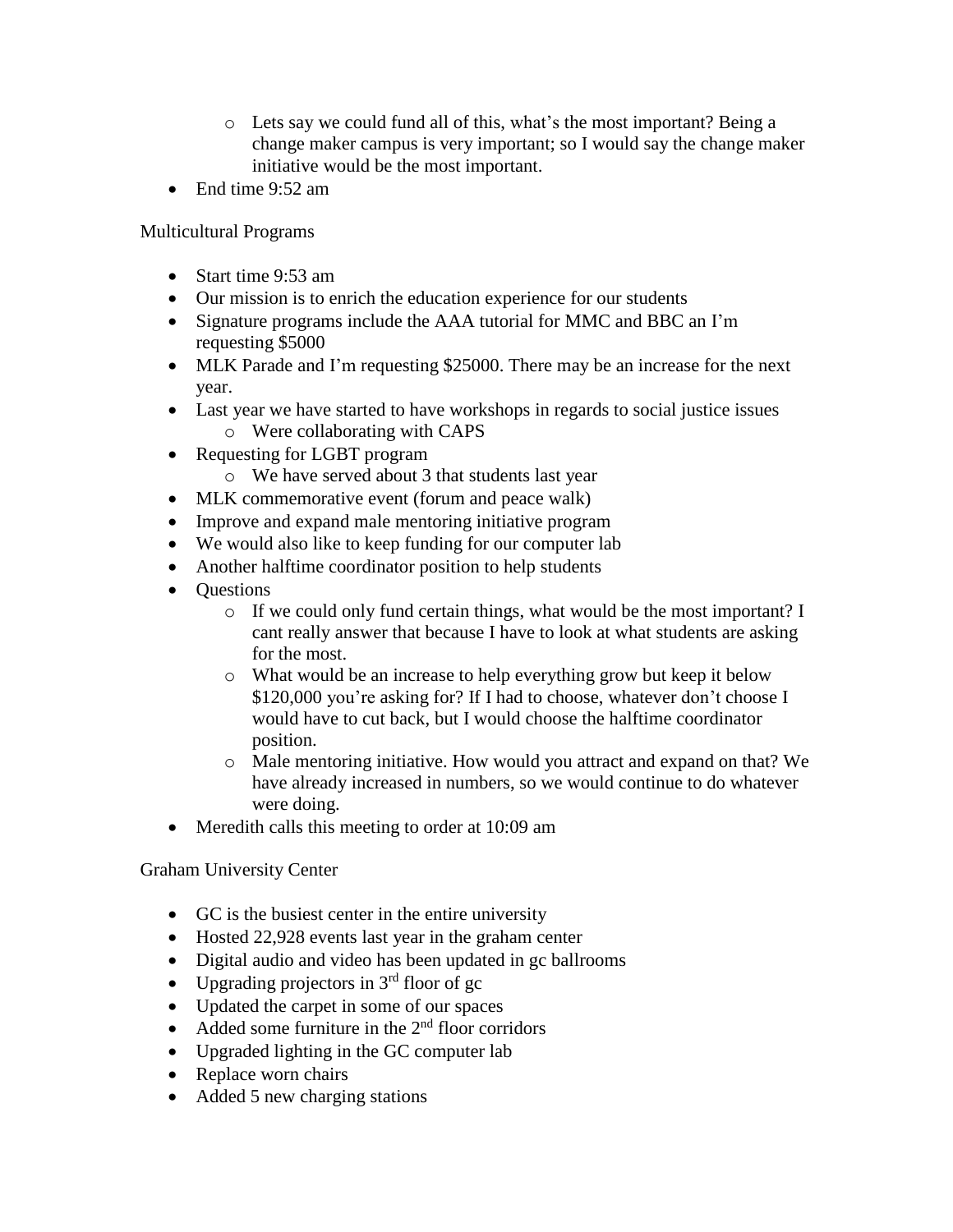- Facilitated installation of 4 solar panels
- Goals
	- o GC ballrooms acoustical panels
		- Solve reverberation issues
		- Improve audio performance
		- \$80,00 request
	- $\circ$  Add study furniture in 2<sup>nd</sup> floor corridors
	- o Replace worn furniture in the computer lab
		- $\blacksquare$  121,190 student traffic
		- Allows for better educational experience
		- \$29,039.47 request
	- o Classroom lobby
		- Dumping ground for furniture
		- \$40,000 request
	- o First floor main corridor
		- High traffic and utilization
		- Beyond economic repair
		- 39,000

Peter motions to extend presentation by 5 minutes, Michelle Seconds, and motion passes

- o Game room
	- Approx. 35,00 students have visited
- o Replace outdoor seating in betty chapman plaza
	- $\blacksquare$  100,814 request
- o Student art gallery
	- $\blacksquare$  86,962 request
- o Replace 6 video projectors in ballrooms
	- $\blacksquare$  100,000 request
- o Renovate Game room restrooms
- Questions
	- o If we to list in terms of importance, which are the most important? The ballrooms would be the most important
	- o The request for furniture in the student lab? Last year was for chairs, and this year is mainly for tables
	- $\circ$  How much study space would be adding in the  $2<sup>nd</sup>$  floor? Approximately 10 additional chairs
- End time 10:28 am

### SAGA

- Increase in attendance at events and meetings
- Fall and spring orientation
- Fall symposium
- Creation of Paw pals program
- Creation of Hot Java
- Community engagements
- Expansion of professional development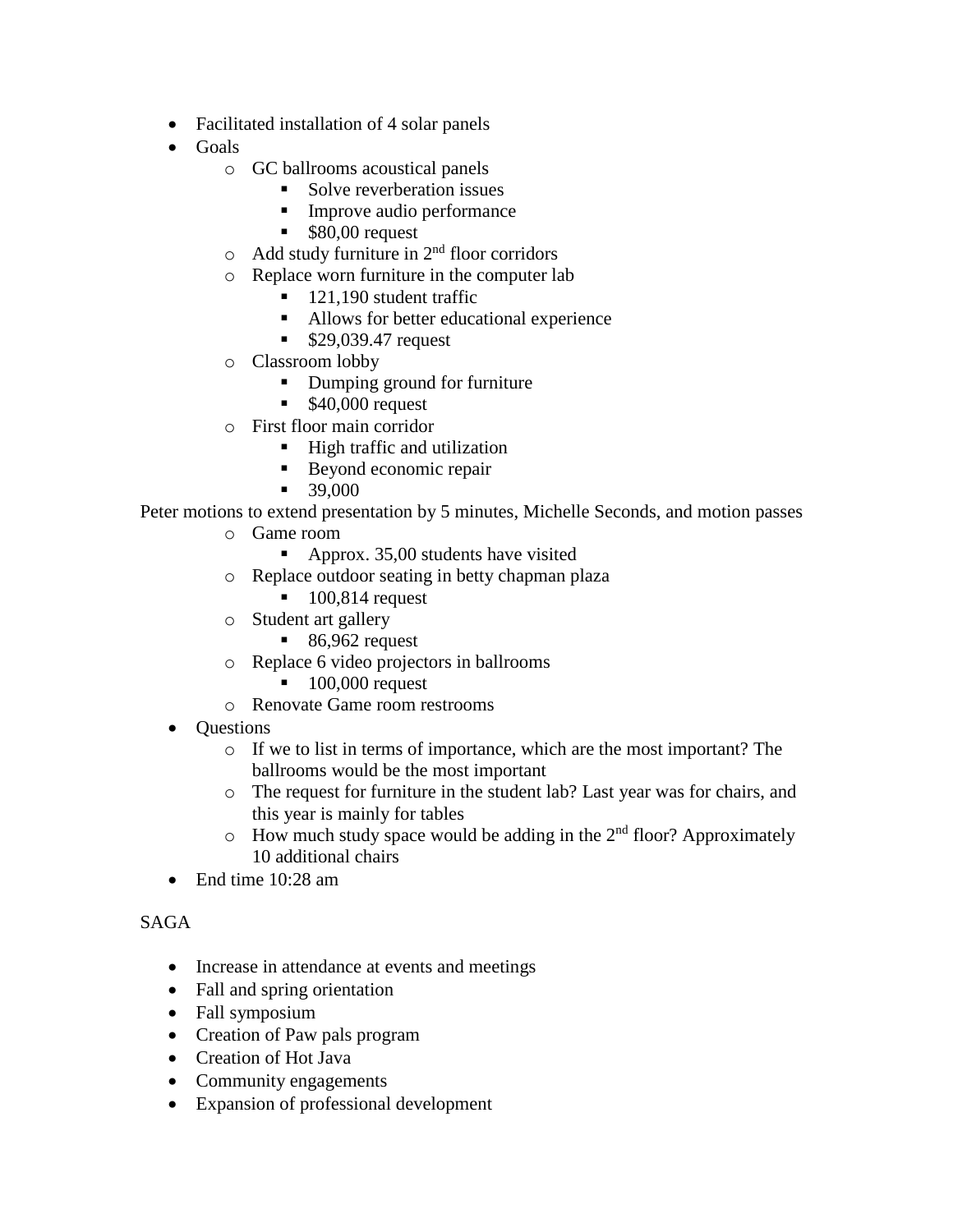- Spring 2017 goals
	- $\circ$  Hosting SAGA Boot camp at BBC Feb  $10^{th}$
	- o SAGA days
	- o Spring symposium
	- o Paw Pals
- Requesting 7,000
- $\bullet$  FY 17-18 goals
	- o Increase student enrollment
	- o Hot java expansion
	- o Human resource training
	- o SAGA days expansion
	- o Boot camp expansion
	- o Institutional outreach
- **Ouestions** 
	- o How do plan to create outreach to students? Magazines, social media and word of mouth.
- $\bullet$  END time  $10:38$

Wellness and Rec Center BBC

- Requesting 43,000 for the rec center
- We have gone through 220 users annually in the rec center.
- Request is to keep the facility working because of increased usage o Electrical, chemical, and water bill
- You give us 508,00 to operate the entire facility while other facilities that are 5x smaller are funded 300,000. So it has been harder to maintain
- Questions
	- o How have you maintained without us funding? We would have to make cuts in order to maintain the rec center because of high usage
	- o What does the staff consist of? Approximately 70 staff members.
	- o How much is the community membership? Its minimal. Not too much but we have few
	- o You mentioned cutting hours? We would have to assess and see what we have to do whether it be operation hours or staff
- End time 10:52 am

Student Media

- Reoccurring for the online allocation
- Panthernow.com is the future for us
- BBC Studio will allow students at BBC will work with us and not make the come all the way to MMC
- Replacement receivers
	- o We had an incident where the antennas became too hot and cause humidity and damaged our antenna's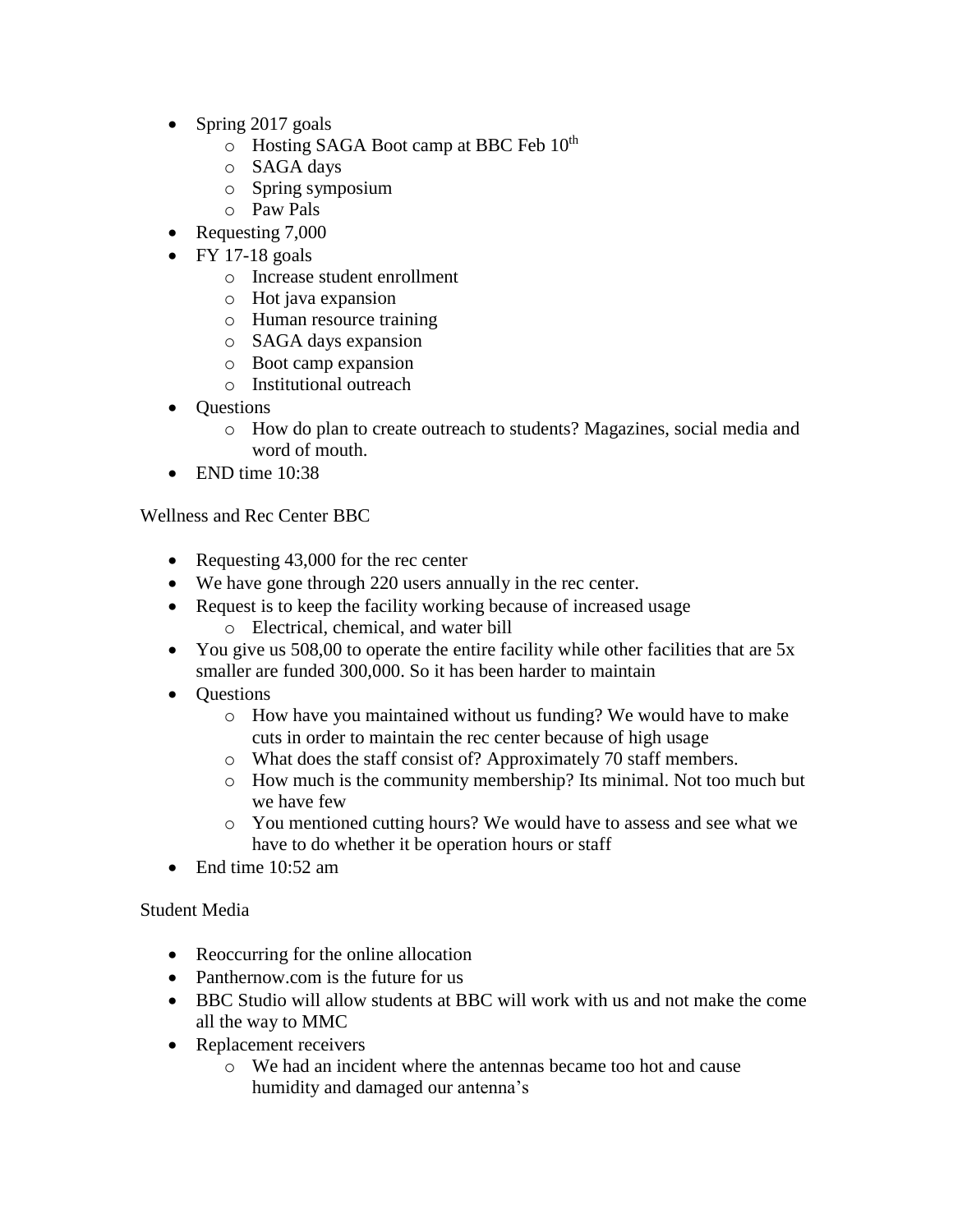- **Ouestions** 
	- o Radio station studio where would you do it? Depends because I want to know what I have to work with
	- o How large is the listening audience for both BBC and MMC? We don't know because it cost more to get those numbers than the money sga gives us
	- o Were focusing more on students than outside of campus people.
	- o How many positions to you expect to get with the money you're asking for? As more students get involved, the more positions we would open up

Student Ambassadors

- Start time 11:13 am
- We help a lot with the alumni but as well as students to get to know alumni
- Trail of the torch.
	- o Largest tradition event with over 1200 in attendance
	- o Asking for \$12,500
- Kissing bridge sweetheart event
	- $\circ$  \$1000
- Ambassador training recruitment and uniforms
	- o Asking for 3500 for 40 ambassadors
- CASE ASAP conference
	- o Asking for 6500
- LEAD series guest speaker token of appreciation
	- o Asking for 500
- We have impacted more than 15,000 students
- Questions
	- o There's a request for online, with this be something new? WE have use it before for but we will improve on it. it allows for networking opportunities
	- o What is the list of importance? Trail of the torch and uniforms and training
- End time 11:23 am

### Diversity Day

- Start time 11:25 am
- Its been 13 or 14 years since we have had an annual diversity day.
- Our request is about 10,500 dollars
- Questions
	- o How many speakers did you have this passed diversity day? we have a total of four speakers.
- End time 11:28 am

Orientation and Parent Program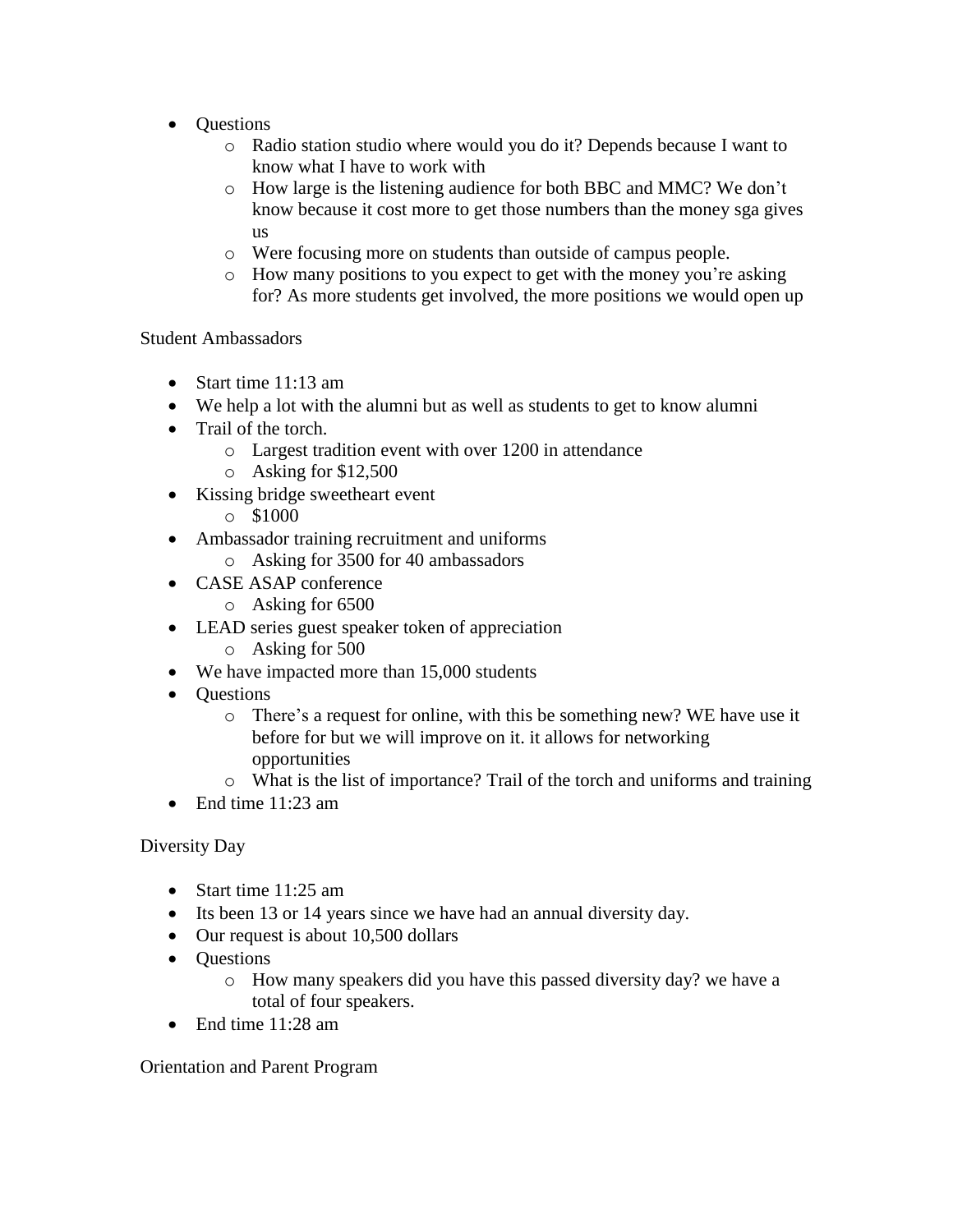- Something you guys have helped every year is SHRO. It has allowed to us to send our peer advisors to this event
- This event allows students to learn about fiu and sometimes attracts students to come to FIU.
- Won the Large delegation project.
- Every year our team raises money for students who cant attend panther camp. o Raise about 7000 last year and this year is they plan to raise 12,000
- Numbers of students served
	- o Orientation
		- Freshman -4893
		- Transfer and registration day 5,094
- Increase and new request
	- o Panther camp
		- Small increase in executive board and facilitator stipends
		- Additional supplement to overall panther camp expense
			- New adventure/ challenge and overseas program
	- o Orientation
		- Pipe and drape at request for president Rosenberg
	- o General
		- Guidebook for orientation and panther camp
- Question
	- o Why is there a 117,00 difference? It would be adding of one more camp session.
	- o The guidebook? It wasn't funded before
- Michelle motions to extend for 5 min, peter seconds, and motion passes
	- o The increase would be ideally so that the students wouldn't have to pay for panther camp? Not completely because we want students to actually show up to camp
	- o What are the most important? The peer advisor salaries, the increase in panther camp stipend, and overall panther camp cost.
- End time 11:50 am
- Leonardo takes a point of personal privilege

### ISSS

- An international student who are her on an F-1 or J-1 student visas
- There 886,052 international students in the US.
- 44% national students are women
- Committed to enhance the academic, social, and personal interactions of our students
- SGA funding provides for
	- o Combined- more than 42 different countries
- Programming
	- o Semester orientations
	- o Semester welcome dinners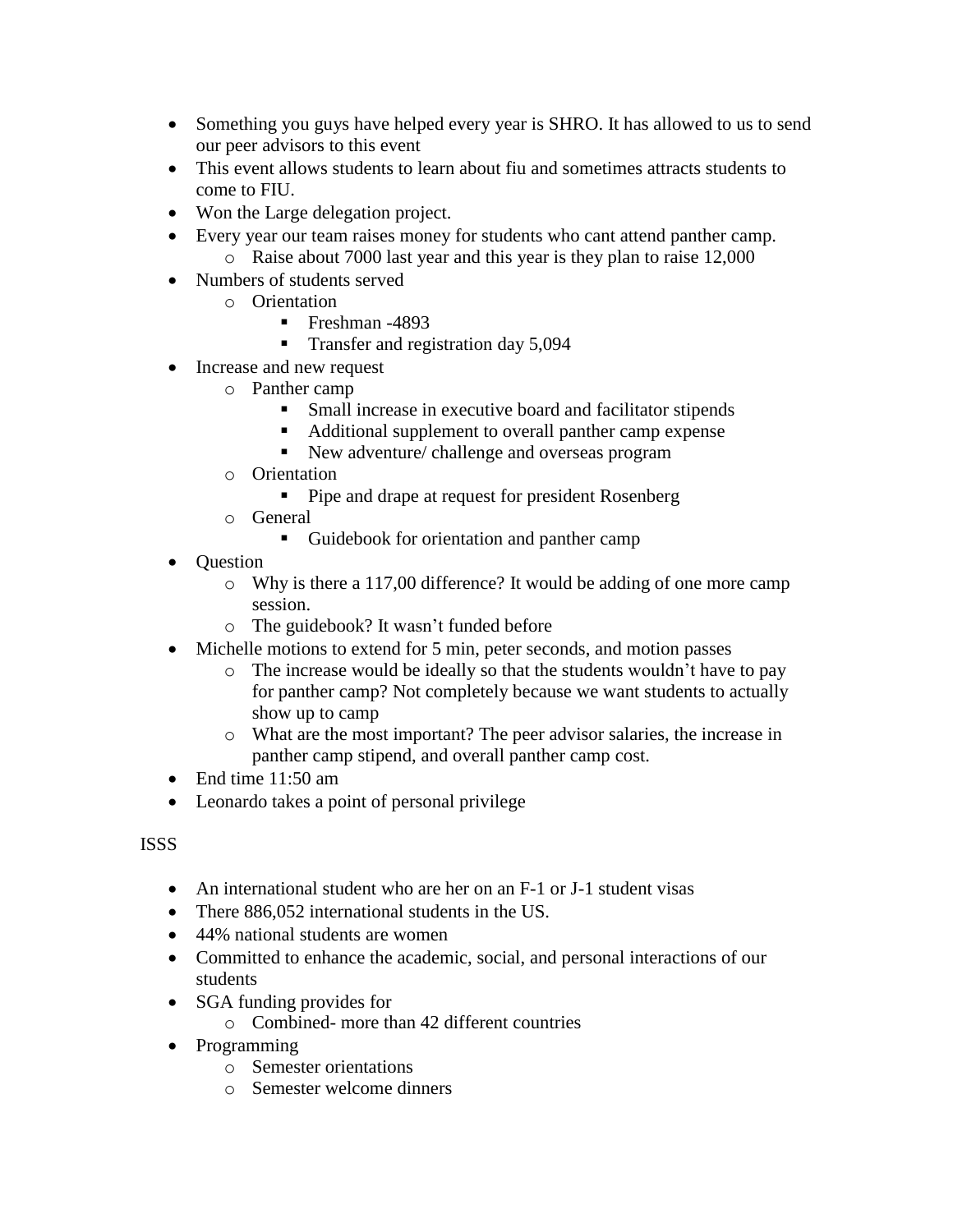- o Monthly coffee hours
- o International peer mentor program
- o Fall and spring field trips
- o Thanksgiving
- o ISC World fair
- o International welcome dinner
- o International education week
- Michelle moves to extend by 5 min, peter seconds, motion passes.
- World fair has attracted more than 400 students
- The Budget
	- o Requesting 47,069.00
- **Ouestions** 
	- o Are there any alternatives for funding or is it sga? Everything were asking for is all funded by SGA
- END Time 12:04 pm

### Honors College

- Asking for 2,500 for the undergraduate research conference.
- Questions
	- o Where is the conference? Here in the GC Ballrooms
	- o What is the hurdle for the 2500? Were trying to have a luncheon to get everyone together
- End time 12:13 pm

### Relay For life

- Want to engage students and help them become leaders in addition to fundraise money for the American Cancer society
- 2016-17 expected accomplishments
	- o 70 registered teams and 1200 participants by Feb 1, 2017
	- o Expects to close 8000 visitors and 1000 registered student participants at the RFL Event on 2/24-2/25
	- o Pre- events
		- MMC-
- Questions
	- o Why has the team size down sized? The intern program is now about getting numbers, but more for the experience.
	- o Why is there an increase in funds then? We want to fill out every single position.
	- o It was a typo the goal is still 50 members per group.
- Peter moves for a 5 minute recess, Leonardo seconds, motion passes.
- Recess at 12:22 pm
- Meeting resumes at 12:28 pm

### Homecoming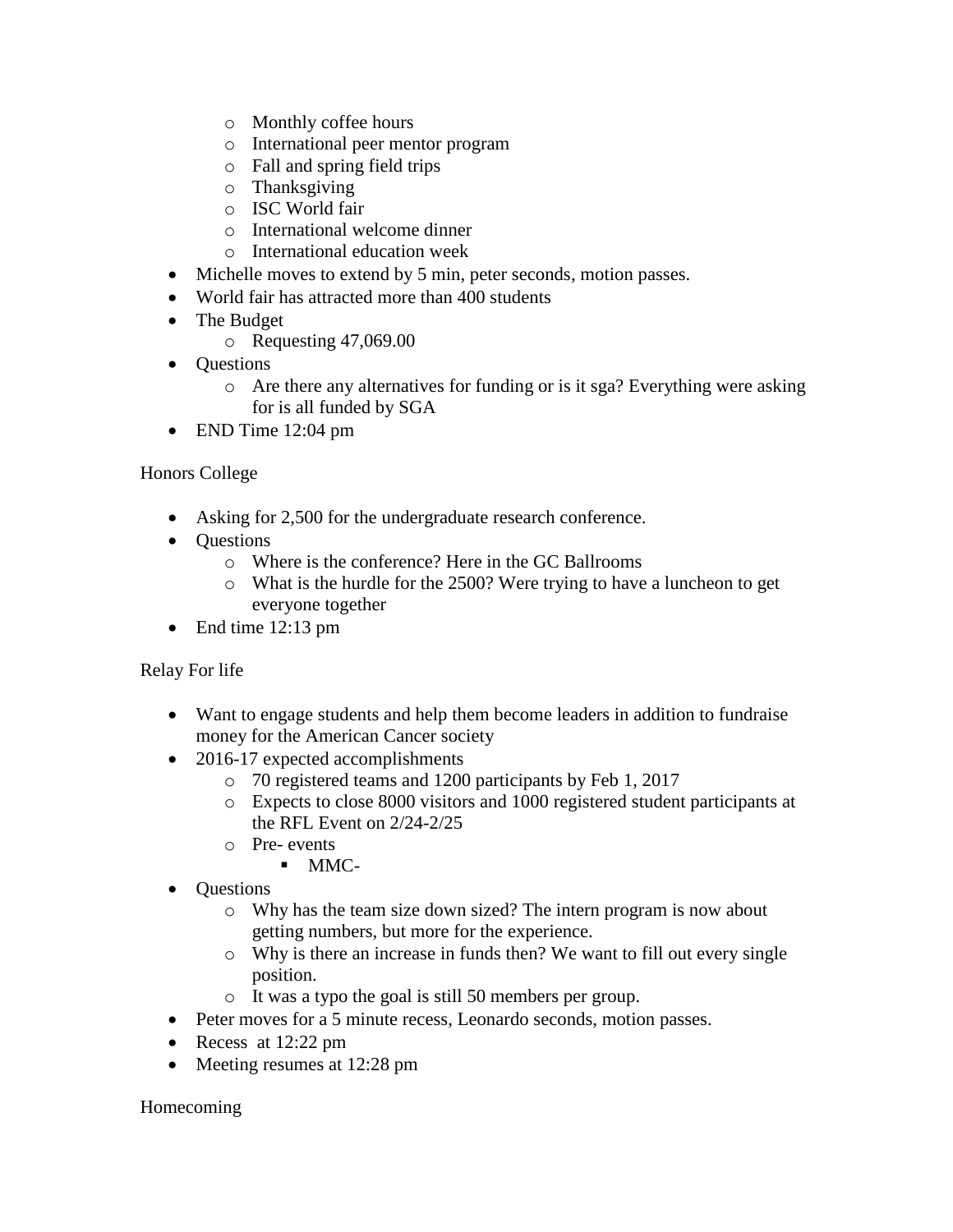- Kick off by the bay is one of the key events for BBC homecoming.
- Want to reach our services to even online students who cannot attend our events
- Entertainment and security are major things that will increase in order to provide a better homecoming
- We are so big that more than 50% of our attendances are off campus students for our concert. We get the word across pretty well

• Our goal is to work with the student and give them new experience.

Michelle moves to extend presentation by 5 minutes, Sasha seconds, and motion passes

- We reach 36,000 that have seen what we do.
- Comedy show was a packed house
- Questions
	- o Wanted justification for the to additional 10,000 for entertainment and security. Students want celebrities who are wildly popular and that cost money more security.
	- o What are your top three things of importance for homecoming? Entertainment and security, parade, and marketing.
	- o You said there was over 3000 in attendance for panthermonium, was that just FIU Students? No people who don't attend school come to our event.
- End time 12:50 pm

### Freshman Luau

- Began in 2000 to welcome freshman
- Held Thursday of welcome week'.
- 506 attendees last year.
- Flyers are given out at freshmen convocation
- New ideas
	- o Banner for freshmen to sign
	- o Special token given to freshmen
- Request this year is 12,560
	- o Food
	- o Entertainment
	- o Novelties
	- o Décor
	- o Sponsorship
	- o New- special upscale token for freshman to honor them
	- o Gearing towards transfer students as well

Leo motions for a 45 min recess, Michelle seconds, motions passes Meeting resumes at 2:01 pm

### Student Life Awards

- Currently granted 13,500 for the entire
- Asking for an additional 1,500 as they were granted before a few years ago.
- They have about 50-70 finalists, but award only 25 awards.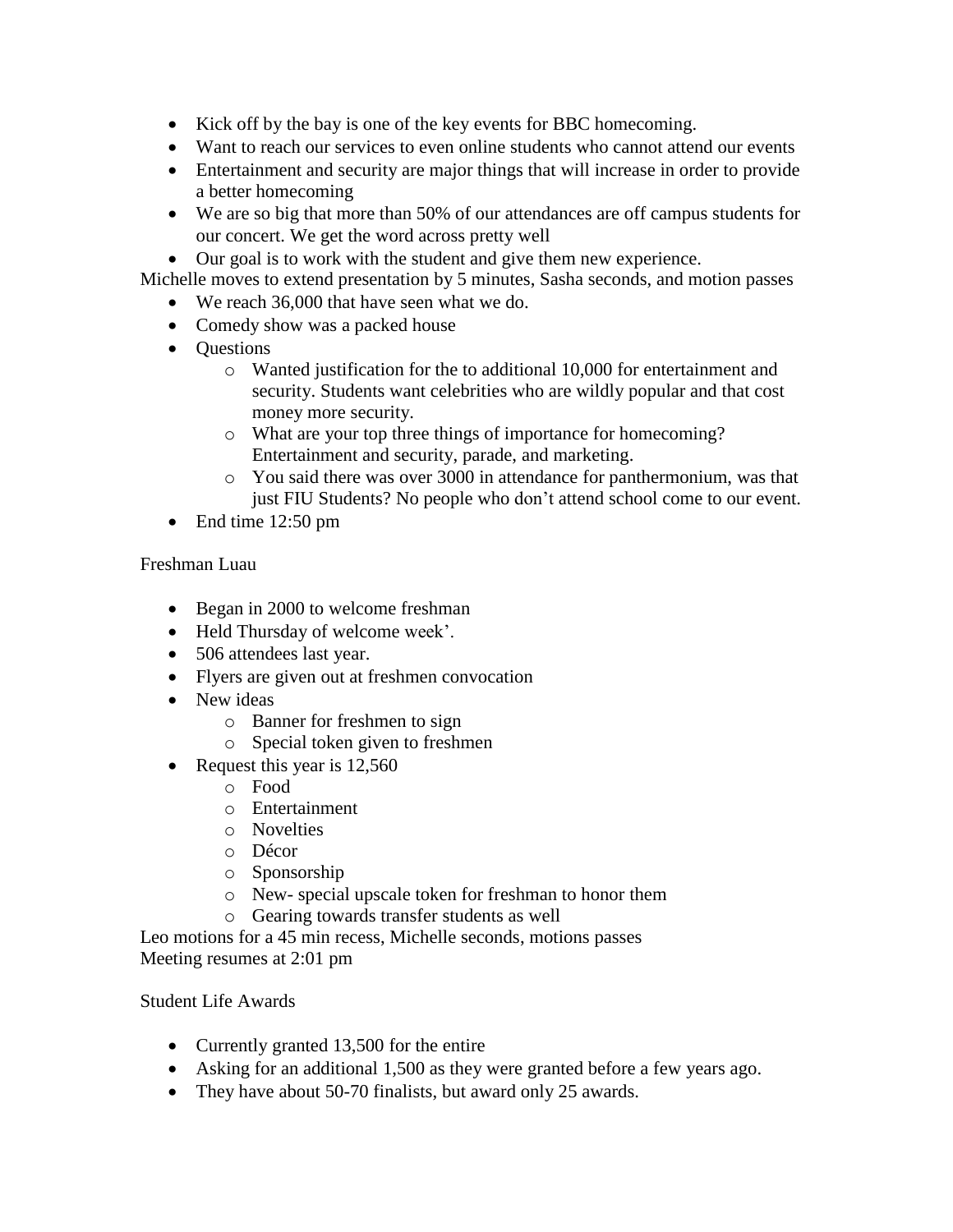• Want to keep to even consistent and fair by having photographs taken equally to every finalists

Women's Center

- Women make up 57% of all college students
- Women make up 50-60% of all law, medical, and graduate students
- But few women are in executive positions
- Signature events
	- o Women in STEM living, women who lead, sexual assault awareness month, sisterhood retreat, etc.
- Women who lead keynote
	- o In 2015 they had gymnast Shannon miller
	- o 2016, Kimberly Bryant
	- o 2017, Angela Davis will be a guest keynote speaker
- Student organizations
	- o National organization for woman
	- o Generation action
	- o UN Women
- Hosting between 10-15 interns annually

Michelle moves to extend the time by 5 min, Alian seconds, and motion passes

- New Request
	- o Full time coordinator (\$61,219)
	- o An additional full time coordinator is necessary in order to complete our current programs and add additional quality programs.
- Questions
	- o Would you say not having the coordinator doesn't let you expand as a whole? I feel like we could more with people power.
	- o I noticed that the salary 61,000? Some of that is for benefits. Not all of it goes straight into the bank account
	- o How would you handle if you can only take a graduate assistant? I would love to take a graduate assistant. The only thing is that training them takes up more time as oppose to having a full time coordinator who has experience

Women's Center and CLS BBC

- Requesting to renovate a new office space in BBC.
- The demand of our office has increased dramatically over the past few years
- What we currently have is a space that big enough for our activities, student involvement and meetings.
- What we need is for the front door to be replaced, sound proofing offices, and reorganizing offices and flexible space.
- Requesting \$169,602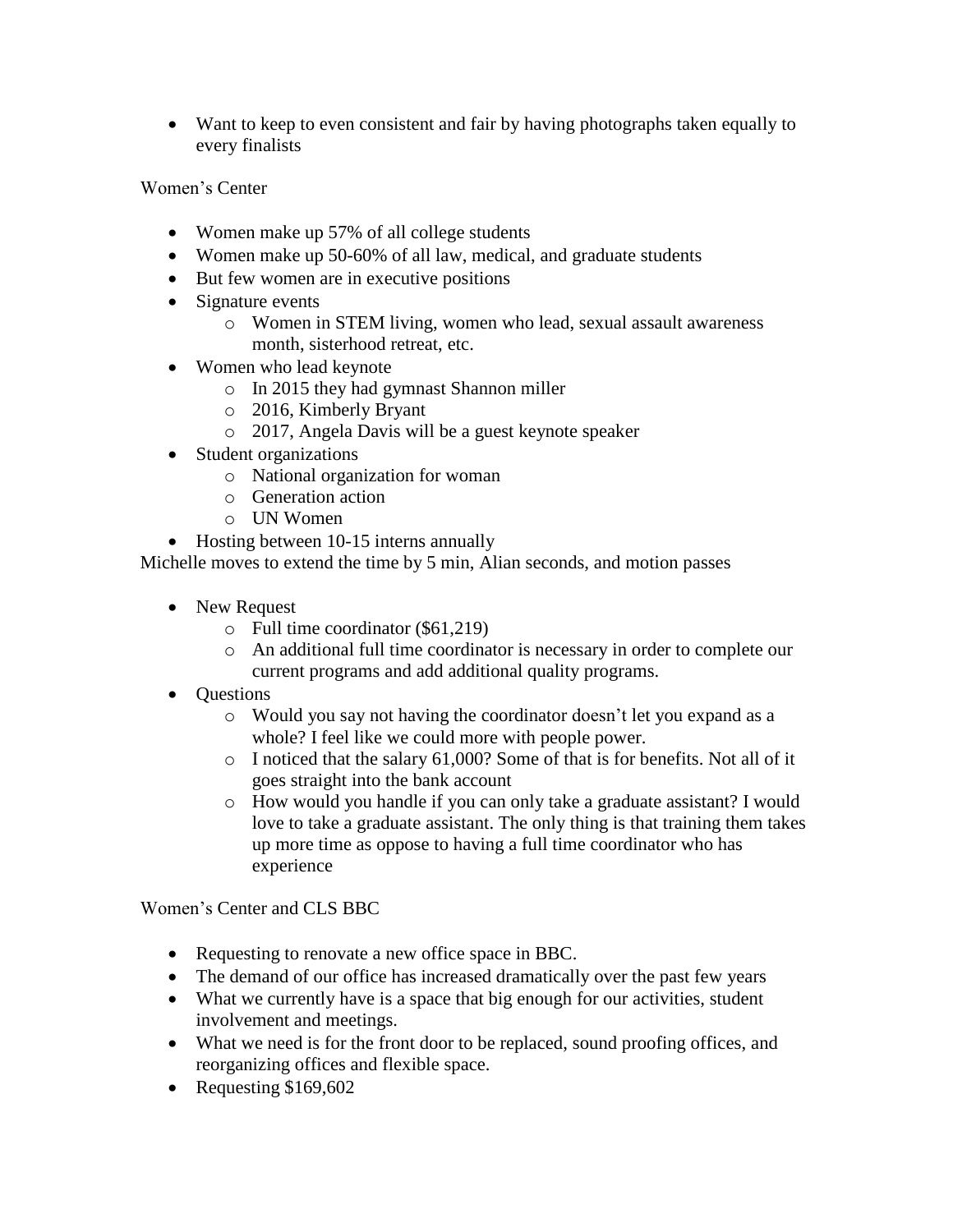- Our office is a high traffic student office. Students are always coming in and out. This is an investment for the future.
- **Ouestions** 
	- $\circ$  If we wouldn't be able to fund everything, would it be okay if we just fund the door? The door is very important, but sound proofing the office is also important considering it is the women's center.
	- o Would we be able to sound proof the walls without tearing down? Yes but it wouldn't be as cost efficient.
	- o How long would this project take? Probably a little over a year because we would need the money and the see out the plans.

#### Dance Marathon

- This year dance marathon has its  $20<sup>th</sup>$  anniversary
- We were able to raise our goal of over 100,000 last year
- Were able to have Dance leadership conference
- We have a retreat at the beginning of August and have guest speakers from hospital
- Were not asking for increase but the same amount as last year.
- With that money we were able to send committee members
- Our primary focus is leadership training

### Alternative Breaks

- Alternative breaks goes worldwide beyond the university.
- We have had 1,108 applicants, 700 participants, 46 sites, 92 site leaders.
- As of now SGA helps fund our trips with transportation.
- With the funds were asking for is to help expand Alternative breaks.
- We would be able to lighten the load on our students. To this day students have to fundraise a good amount of money in order to attend trips
- We are one of the better programs in the nation and we want to expand that even more.
- Questions
	- o You're asking for a 2500 dollar increase but only had 3 attend your leadership conference? We would be looking at an additional 2-3 students attending this event this year
	- o If you had to pick? We would like the increase preferably in summer and fall.
	- o What other item are important on your list? Our main focuses are trips. Sending students on trips are the most important things. But the training is needed in order to send those students on there trips

Wellness and Rec Center MMC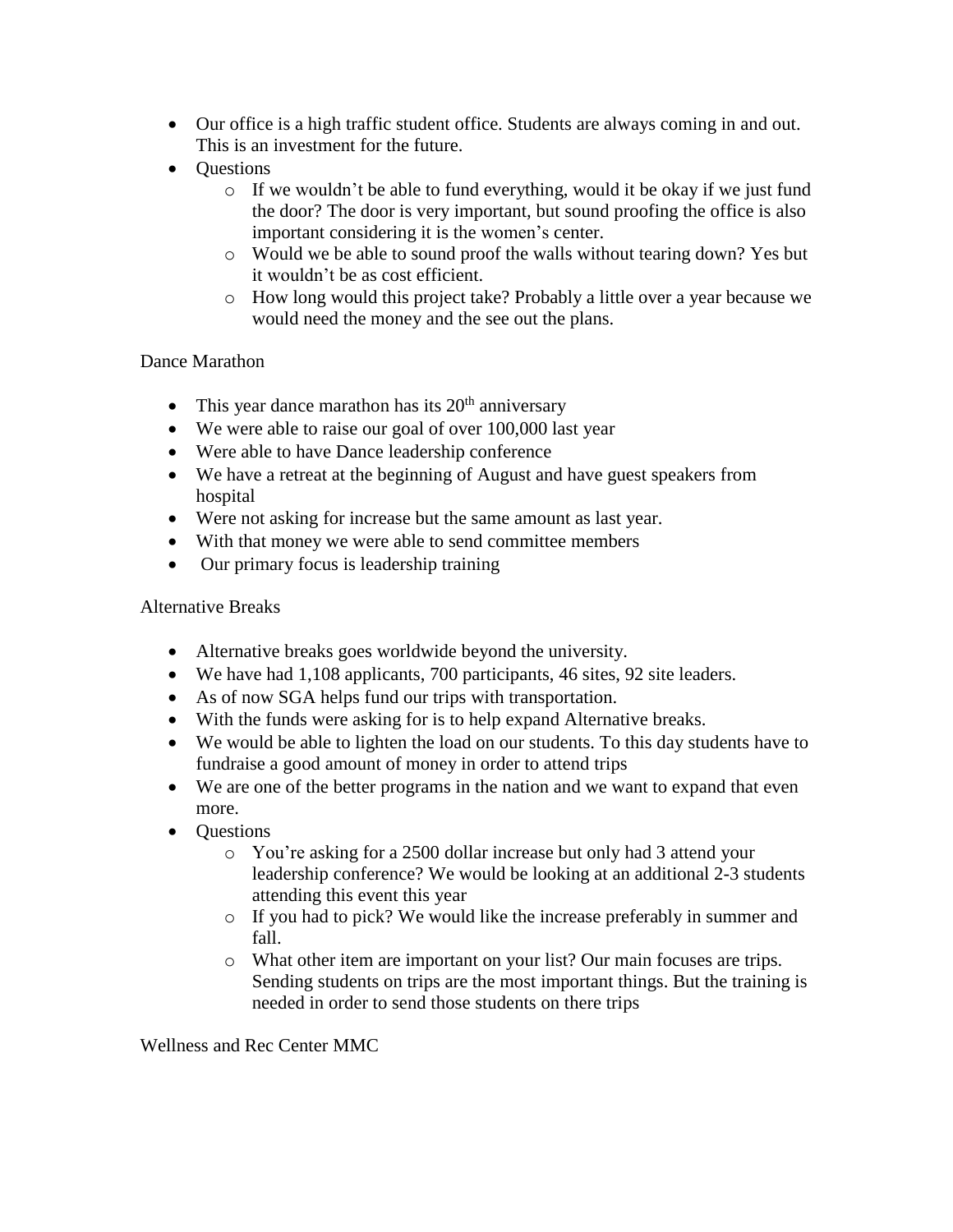- Right now we just went through a walk through and we are a few weeks behind due to the bad weather that has occurred but everything is looking good
- Looking to expand in athletic trainers. Right now we have 2 and are looking for 5 right now.
- Looking to hire new employees because there would be two main entrances in the Rec center.
- Maintenance fees will double because we are expanding the gym.
- Ouestions
	- o Do we have an athletic trainer now? Yes we do and our trainers overlook, intramural, in game, practices. They look at over 500 students.
	- o What are the most important? Utility and maintenance because we are expanding and maintaining the gym will cost more. The way things are laid out, there's no way around it.

### FIU Online

- Now students are paying an A&S fee, which would increase by over 1 million dollars for next year.
- We have a lot of back up options so open to dialogue if you guys would like.
- **Ouestions** 
	- o I think it's an issue of why you don't understand why we wont fund this. We know the importance of it but Activities and services are supposed to fund this.
	- o Do you think there's an opportunity to come to our office because I feel like were not looking at the same thing? Of course I would love to.

Michelle moves to extend the time by 5 min, Alian seconds, and motion passes

- o Ive noticed the increase in my A&S fees, where does that money go? So many things from training to additional sources in blackboard
- o The ops call center in only focused for students\
- o What we you do if we can't fund this? I wouldn't be here if we fund this without SGA.
- o So the 143,000 would be to keep the OPS

Sasha motions to extend time by 5 min, peter seconds, and motion passes. Peter moves for a five-minute recess, Sasha seconds, motion passes at 3:55

Wolfe University Center

- 86% satisfaction rate
- Surveillance cameras.
- Goals for 2017-18
	- o Through collaboration with SGA, WUC will explore the development of outdoor spaces
- Renovation of WUC 157 and 159
- Lighting upgrade of WUC 244 A&B
- Live streaming platform
- Landing water intrusion Project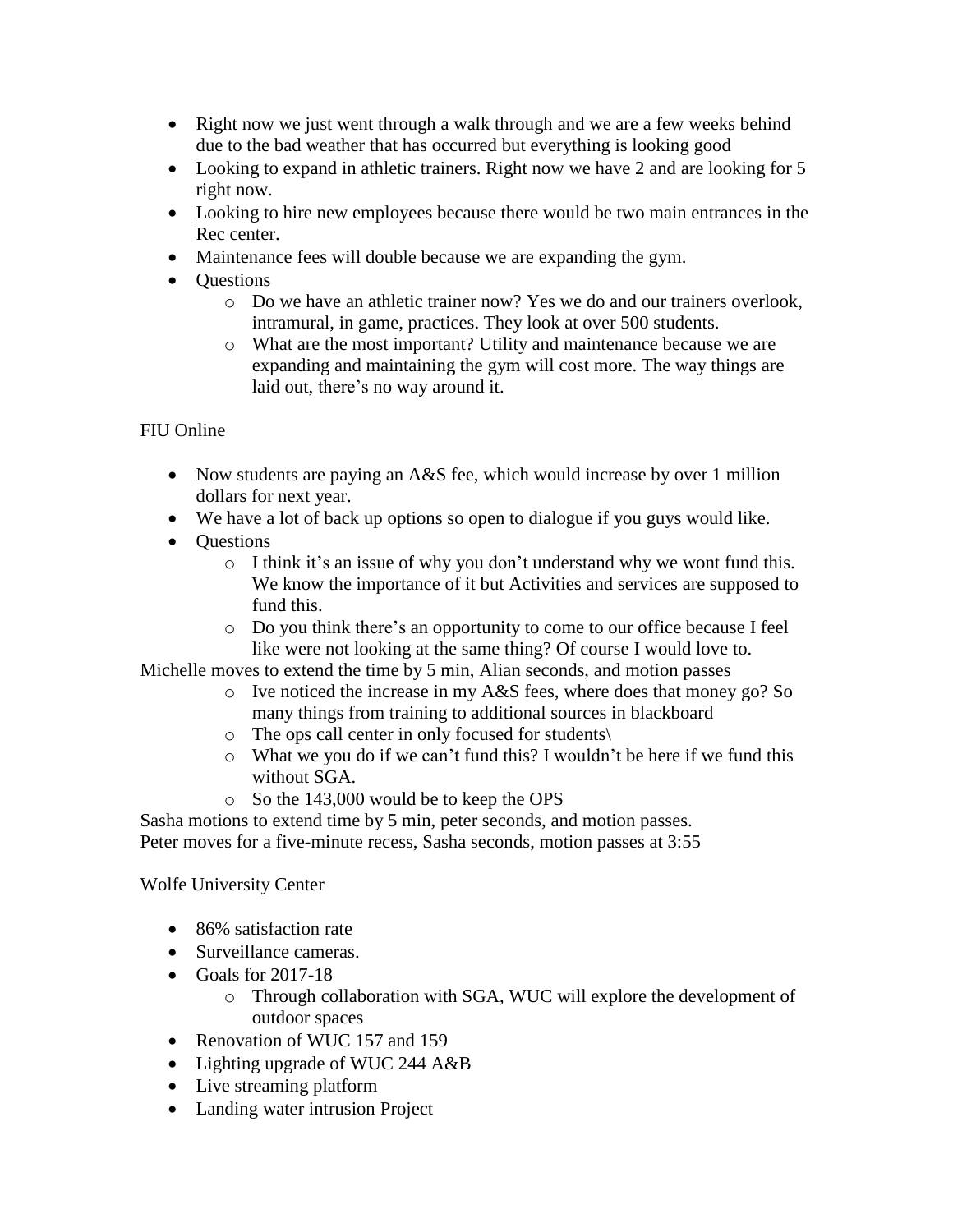- $\bullet$  1143 events from July 1<sup>st</sup> 2016-February 1<sup>st</sup> 2017
- 40 % o f traffic is on the first floor
- Special request
	- o Replace tile with carpet to reduce excessive noise in hallway currently disturbing meeting spaces and employee offices.
	- o Carpet will be placed throughout the first floor hallway
- Special request
	- o Replacement of carpet
- Special Request
	- o Seal cracks/ holes in the exterior of the building to prevent water intrusion
- We pulled 125000 from reserves to move forward with the project.
- Total Request of \$396,000

Alian Motions to extend discussion by 10 min, Sasha seconds, and motion passes

- Lets say we could not fund the 125,000, what would happen to the building?
	- o The project will get done regardless, but pulling it from reserves but I hate it but this needs to get done. If lets say an elevator breaks down, I don't know how we fund that.
	- o So for the first floor? The construction was done much better here in GC. You can hear everything in the WUC.
	- o If you had to choose, what is the top priority?

Sasha moves to extend the time by 5 minutes, peter seconds, motions

- o I would have to say the water intrusion but the firs floor carpet
- o So you've pretty much blown a good chunk of your reserves? Yes, so if something bad were to happen, I don't know what we would do.

Peter moves to extend the time by 5 minutes, Sasha Seconds, motion passes.

o What is more important, first floor or second floor? The first floor because of heavy traffic

End time 4:26 pm

Michelle takes a point of personal privilege

### Orgsync

- Were only asking for 37,453
- 4000 events posted on orgsync between August 2016- February 2017
- 16565 individual users on Orgsync
- 12623 individual logins since July 2016
- CLS
	- o 180 community partners
	- o 827 member on CLS orgsync portal
	- o Tracked involvement over 1,000
- Fraternity and Sorority life
	- o Used for data collection of the community
	- o Assessment of SFL programs
	- o Used to facilitate cross council collaboration with the utilization of the community calendar to share chapter and community events
- Its getting pretty good use across the board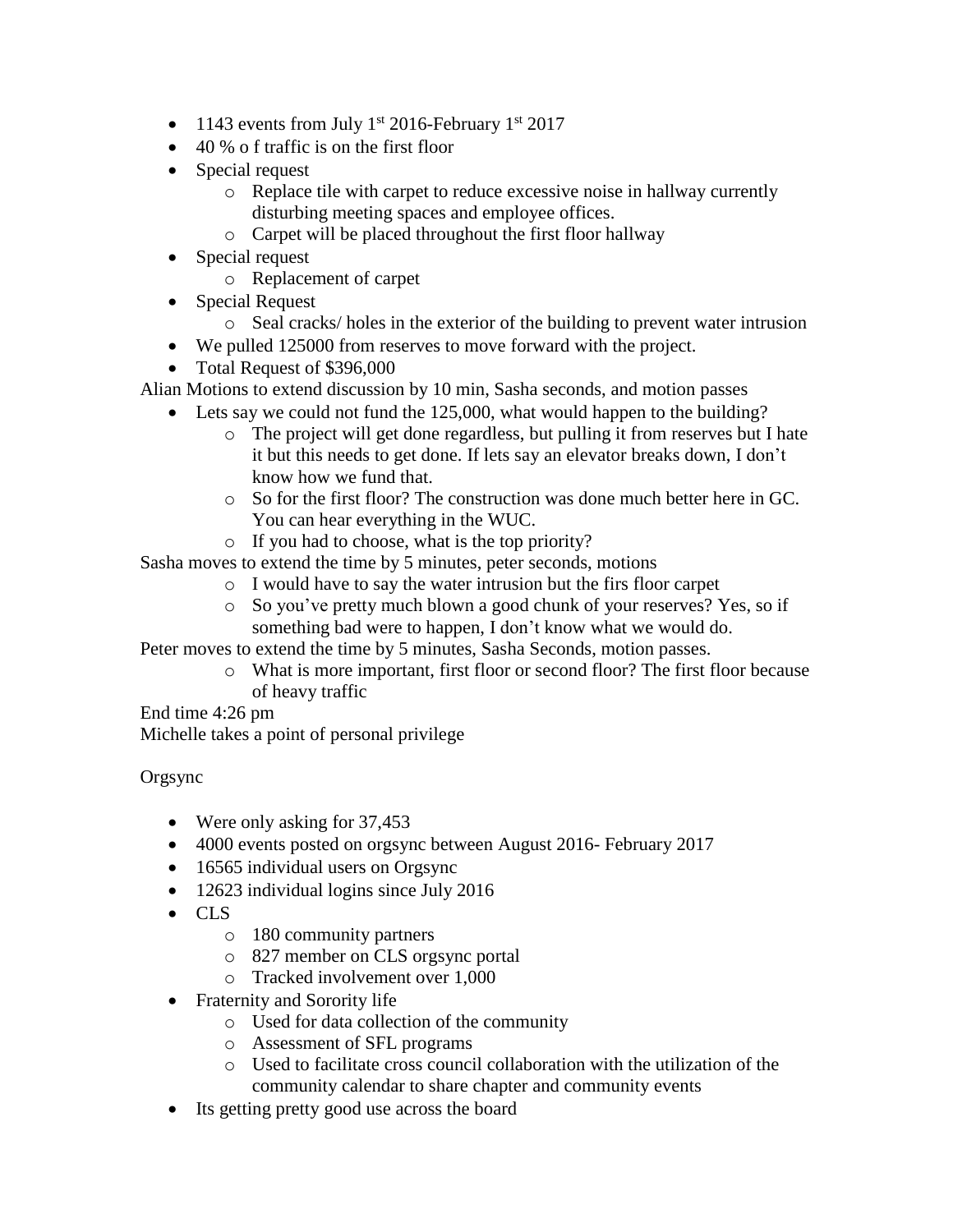- A&S is new to this
- A&S budget management system- enables colleges and universities to manage the annual budgeting and activity funding of the organizations on campus. Streamlines request and approval process for A&S funded organizations.
- Questions
	- o How could let students know from day one know how and what Orgsync is? Give me a 30 minute orientation slot and we could figure that out
	- o How would we all get incorporated with orgsync? Were pretty much trying division by division so everyone gets introduced to Orgsync
- End time 4:46 pm

## FIU in DC

- We just opened our doors not to long ago
- Three strategic Focus Areas
	- o Government Relations
	- o Student success External partnership
- Student Success
	- o Leveraging connections
	- o Leadership development
	- o Student advocacy
- Piloting Student Success
	- o Able to connect to an actual alumna from FIU and another university.
	- o Changed student lives
	- o Tori ann had a phenomenal experience and was connected to many people in her field and was able to land internships.
- FIU in DC is still underdeveloped.
- Your investment, our priority.
	- o What you give us; we will do whatever we can to take full advantage.
- Questions
	- o The DC fly in before was paid by campus life so this year would be us? Yes
	- o So if they approve the fly in, how would that be in campus life's part? It would be two different fly in.

### SGA Intern Program

- Asking for an increase of 2000 so that the program could create there own program at the end of it all.
- Looking to restructure the intern program for BBC Students
- Ouestions?
	- o How did you come up with 200 people attending there event? It was a rough estimation.

Mr and Mrs FIU Scholarship pageant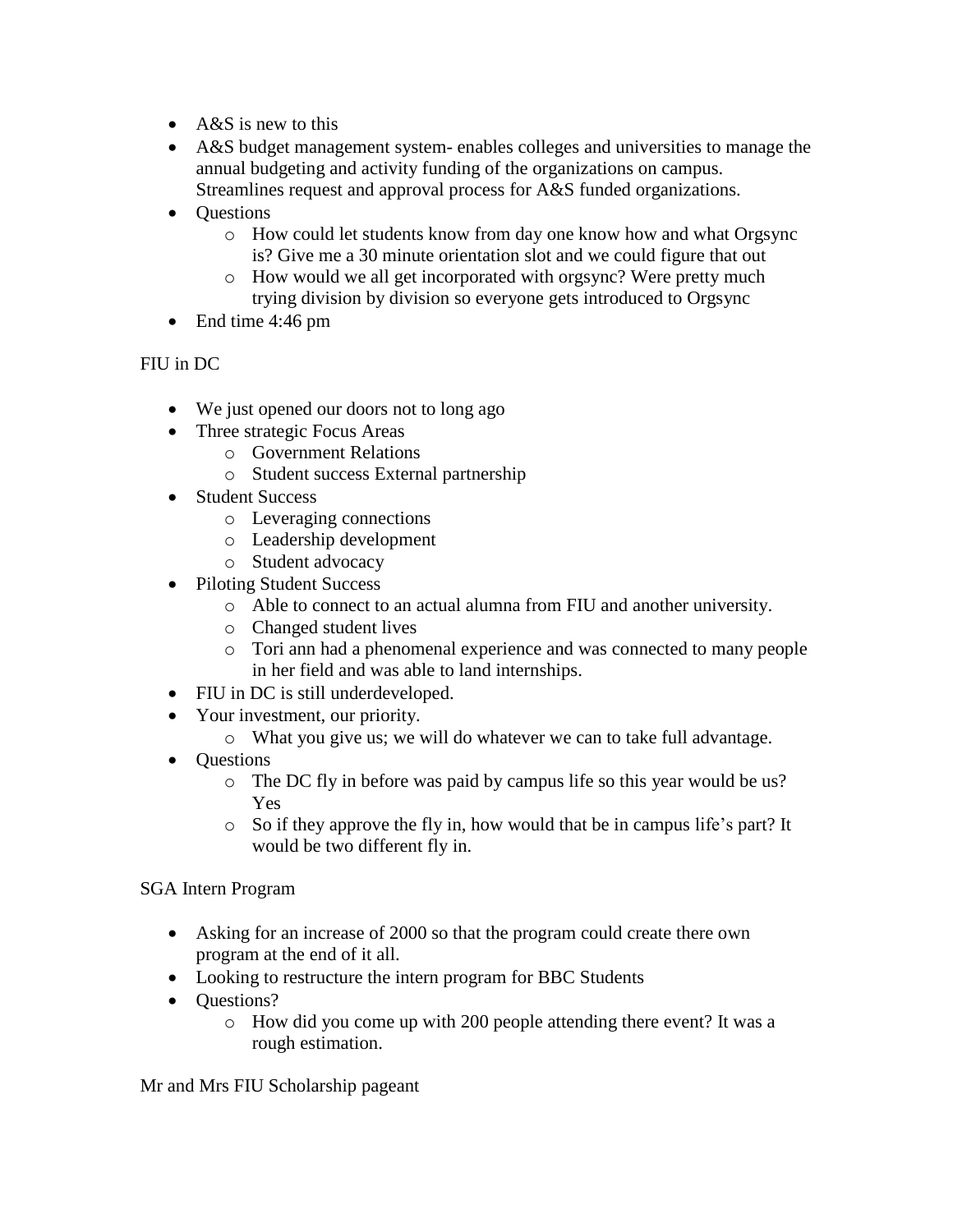- Unique way for students to earn a scholarship as they develop new skills
- Our committee is pretty some to run this pageant.
- In the past we have had a tough time recruiting people
- We have been working with what we have been it has been the bare minimum.
- Accomplishment.
	- o Applicants actually went out in the community and made a difference in south Florida.
	- o Barnes and nobles gave students gear as a promotion for engagement
- Increase in order to pay for their travel and involvements
- Questions
	- o Would the WOW event be on both campuses? yes we would do an event on different days

# BMI

- License that we pay for based on enrollment figures
- If we didn't play this license we would get fined for playing music
- **Ouestions** 
	- o Are we the only source to pay for this? SGA took the role of paying for this license

## Student Handbook

- Request will stay the same amount as before
- Online students have requested for book
- Questions
	- o Were would it be stored? Ive tried to have an outside source for storage but it was rejected

## Convocation

- This event is about 4 hours long where friends and family attend
- Has changed over the last few years.
- We have to pay for entertainment, security and other necessities
- **Ouestions** 
	- o So you're not doing decorations? Yes the whole chunk of money has to do with everything with decorations.
	- o Where do the decorations go? Decorations are expensive so there's not that many
	- o Is it mainly freshman? Yes the majority that attend are freshmen

## UWide Retreat

- We are having a tentative date when we want to have this in UCF (Aug 5,6,7)
- Or host a retreat in May